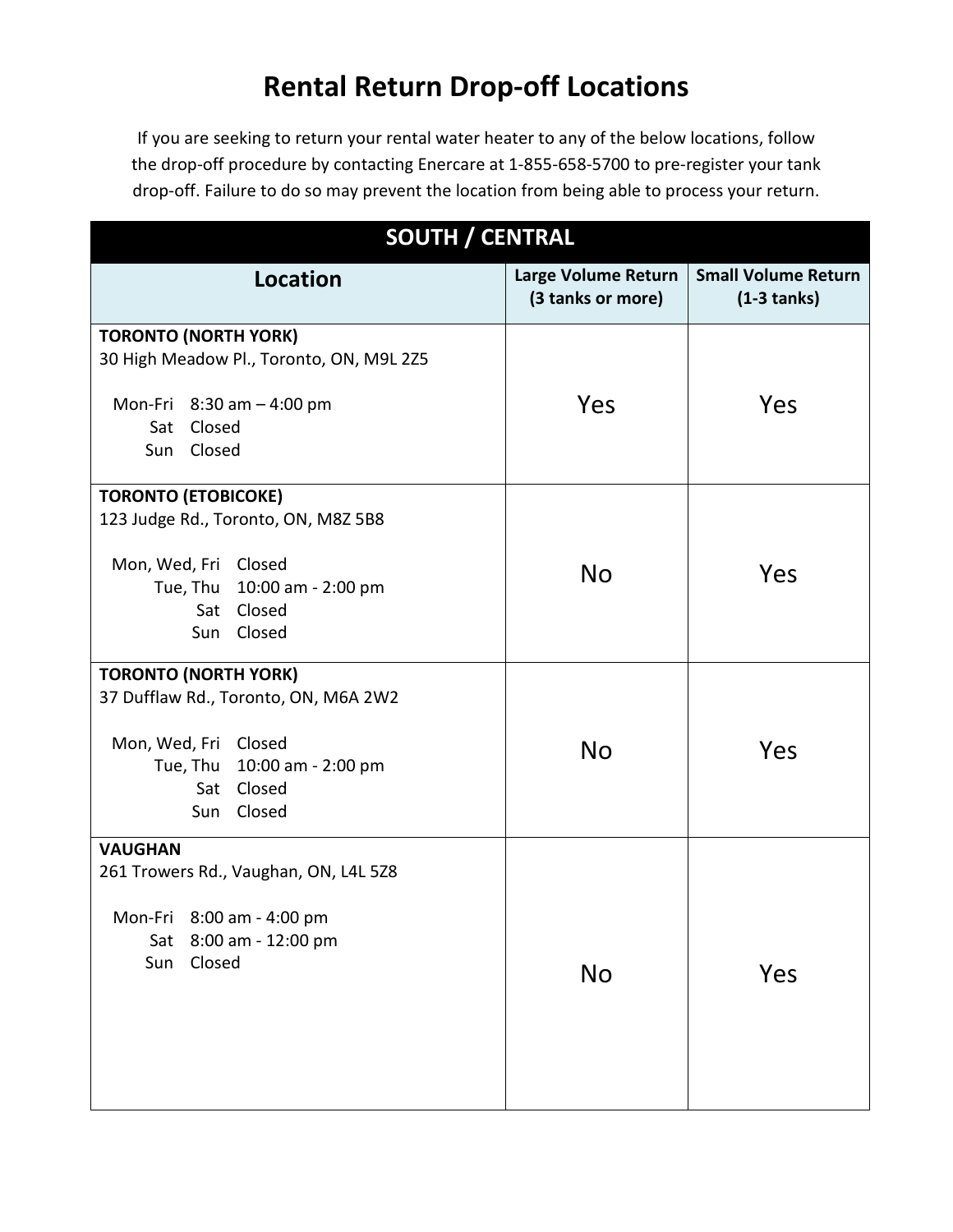| <b>WEST</b>                                     |  |                                          |                                              |  |
|-------------------------------------------------|--|------------------------------------------|----------------------------------------------|--|
| <b>Location</b>                                 |  | Large Volume Return<br>(3 tanks or more) | <b>Small Volume Return</b><br>$(1-3 \tants)$ |  |
| <b>KITCHENER</b>                                |  |                                          |                                              |  |
| 780 Wilson Ave., Kitchener, ON, N2C 0B8         |  |                                          |                                              |  |
| Mon-Fri 9:00 am - 3:00 pm                       |  | <b>No</b>                                | Yes                                          |  |
| Sat Closed                                      |  |                                          |                                              |  |
| Sun Closed                                      |  |                                          |                                              |  |
| <b>ST CATHARINES</b>                            |  |                                          |                                              |  |
| 30 Hannover Dr., St. Catharines, ON, L2W 1A3    |  |                                          |                                              |  |
| Mon 9:00 am - 3:30 pm                           |  | Yes                                      | Yes                                          |  |
| Tue-Fri 9:00 am - 5:00 pm                       |  |                                          |                                              |  |
| Sat 9:00 am - 3:30 pm                           |  |                                          |                                              |  |
| Sun Closed                                      |  |                                          |                                              |  |
| <b>HAMILTON</b>                                 |  |                                          |                                              |  |
| 123 Dartnall Rd., Hamilton, ON, L8W 3N1         |  |                                          |                                              |  |
|                                                 |  | <b>No</b>                                | Yes                                          |  |
| Mon-Fri 9:00 am - 3:00 pm<br>Closed<br>Sat      |  |                                          |                                              |  |
| Closed<br>Sun                                   |  |                                          |                                              |  |
|                                                 |  |                                          |                                              |  |
| <b>BRAMPTON (NORTH)</b>                         |  |                                          |                                              |  |
| 278 Rutherford Rd. S, Brampton, ON, L6W 3K7     |  |                                          |                                              |  |
| Mon, Wed, Fri Closed                            |  |                                          |                                              |  |
| Tue, Thu 10:00 am - 2:00 pm                     |  | <b>No</b>                                | Yes                                          |  |
| Sat Closed                                      |  |                                          |                                              |  |
| Closed<br>Sun                                   |  |                                          |                                              |  |
| <b>MISSISSAUGA</b>                              |  |                                          |                                              |  |
| 4020B Sladeview Cres., Mississauga, ON, L5L 6B1 |  |                                          |                                              |  |
| Mon-Fri 9:00 am - 3:00 pm                       |  |                                          |                                              |  |
| 9:00 am - 2:00 pm<br>Sat                        |  |                                          |                                              |  |
| Closed<br>Sun                                   |  |                                          |                                              |  |
|                                                 |  | <b>No</b>                                | Yes                                          |  |
|                                                 |  |                                          |                                              |  |
|                                                 |  |                                          |                                              |  |
|                                                 |  |                                          |                                              |  |
|                                                 |  |                                          |                                              |  |
|                                                 |  |                                          |                                              |  |